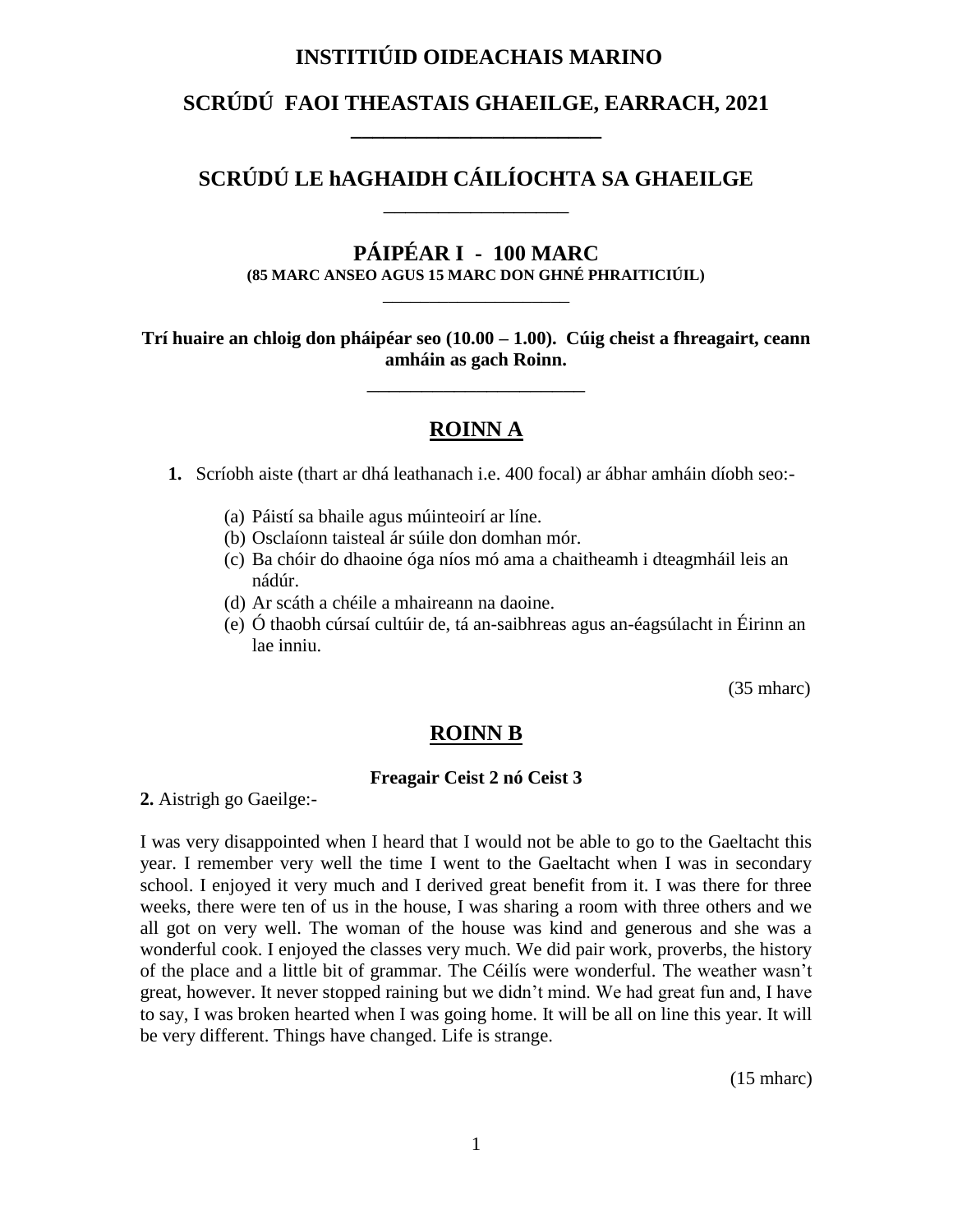- **3.** Aistrigh go Gaeilge:-
	- 1. Cormac! Stand back and let me open the door.
	- 2. I am a friendly but independent person. I like to read.
	- 3. It is great to see children making progress. That gives me great satisfaction.
	- 4. The house is lovely, the neighbours are very friendly but we need more space.
	- 5. When I reach the school, after I go to my classroom I go to the staffroom for a cup of tea.
	- 6. The health services are under pressure but they are getting on very well.
	- 7. I am looking forward to the day when I will be able to go out for a meal.
	- 8. I have a great liking for soap operas and current affairs programmes.
	- 9. It is a very enjoyable film. The acting in it is great.
	- 10. The last time I was overseas, I was in Spain for a fortnight.

(15 mharc)

### **ROINN C**

#### **Freagair Ceist 4 nó Ceist 5**

**4**. Athscríobh an t-alt seo a leanas agus cuir isteach an fhoirm cheart de na focail atá idir lúibíní:-

"A Threasa! An (feic) mé thú ag teacht amach as oifig (an ceantálaí) sa bhaile mór Dé Sathairn seo caite?" arsa Liam. "Chonaic," arsa Treasa. "Táim ag smaoineamh ar bhogadh. Má dhíolaim mo theach anois, (faigh: mé) praghas maith air. Beidh mé in ann árasán a (ceannaigh) a bheidh i bhfad níos (te) ná an teach ina bhfuilim. Beidh neart airgid (fág) agam chun turas mara a (tóg) timpeall (an domhan). Pé scéal é, tá an gairdín atá agam ar chúl (an teach) rómhór." "Dá ndíolfainnse mo theach," arsa Liam, "(athraigh: mé) mo ghluaisteán agus gheobhainn ceann de na gluaisteáin leictreacha sin."

(10 marc)

**5.** Athscríobh na habairtí seo a leanas gan na lúibíní agus athraigh iad más gá:-

- 1. An (tabhair: tú) iasacht do rothair dom don deireadh seachtaine seo chugainn?
- 2. Tá laethanta saoire na Cásca ag (imigh) go tapa.
- 3. Bíonn bachlóga ar na crainn i rith (an t-earrach).
- 4. Is maith leis an gcuach canadh ar imeall (an choill).
- 5. Beidh Aisling agus a (aintín) ag dul ag siopadóireacht amárach.
- 6. Is í Scoil na (Cailíní) an scoil is mó sa bhaile seo.
- 7. Céard é an baile is (álainn) in Éirinn, dar leat?
- 8. Má fhaighim an vacsaín roimh an samhradh, (téigh: mé) ar saoire go dtí an Iodáil.
- 9. Ní thabharfaidh mé aon obair bhaile (do: sibh) anocht mar chan sibh go hanmhaith ag an gceolchoirm aréir.
- 10. Dá bhfaighinn cuireadh chuig cóisir, (ceannaigh: mé) culaith nua.

(10 marc)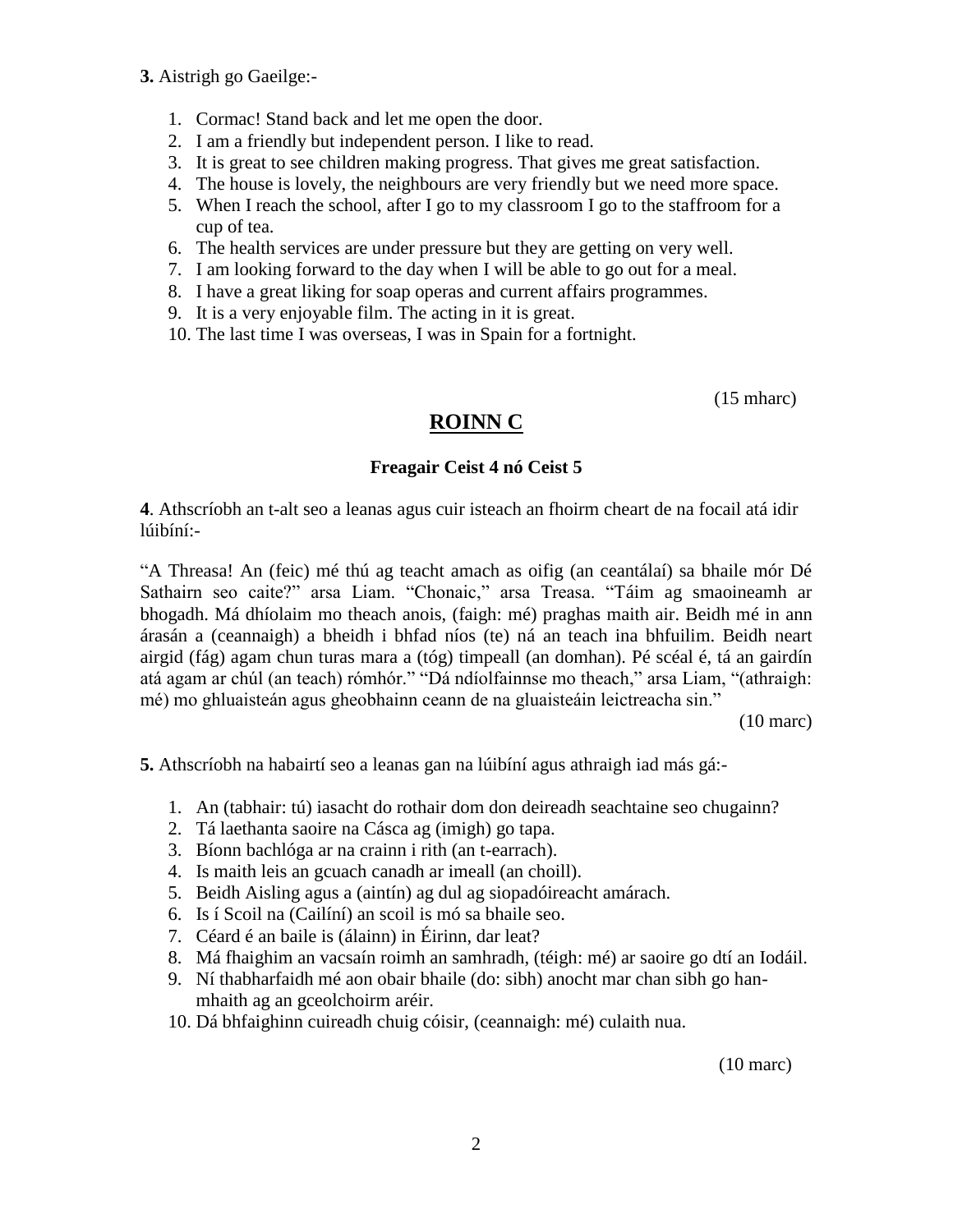### **ROINN D**

### **Freagair Ceist 6 nó Ceist 7**

**6.** Léigh an sliocht seo a leanas agus freagair i d'fhocail féin na ceisteanna a ghabhann leis:

### **Tim Severin**

Rugadh Tim Severin, an t-eachtranaí, an taiscéalaí, an staraí agus an scríbhneoir san India ar 25 Meán Fómhair, 1940. Bainisteoir ar phlandáil tae ab ea a athair. Is i Sasana a fuair sé a chuid oideachais. D'fhreastail sé ar Scoil Tonbridge agus rinne sé staidéar ar an Stair agus ar an Tíreolaíocht in Ollscoil Oxford. Le linn dó a bheith ina fhochéimí in Oxford rinne sé féin agus beirt mhac léinn eile agus iad ar ghluaisrothair, an turas céanna tríd an Áise a rinne Marco Polo sa tríú haois déag. Thaistil siad ó Oxford go Venice tríd an Eilvéis, ar aghaidh leo ansin tríd an Tuirc, tríd an bPeirs agus tríd an Afganastáin. Tháinig siad slán ó stoirmeacha gainimh, ó thuilte, ó thimpistí gluaisrothair agus ó am i bpríosún. Rinne siad cuid den turas ar muin camaill. Níor éirigh leo an turas a chríochnú mar gheall ar fhadhbanna víosa a bhí acu ag teorainn na Síne.

Sna blianta 1976 agus 1977, áfach, d'éirigh le Tim Severin an turas eipiciúil farraige, Turas Farraige Naomh Breandán a chríochnú. Turas 7,200 ciliméadar a bhí ann trasna an Atlantaigh ó Chuas an Bhodaigh ag bun Chnoc Bhréanainn i gContae Chiarraí go Talamh an Éisc i gCeanada. Nuair a rinne sé amhlaidh, thaispeáin Tim Severin agus a chriú go raibh an turas farraige a ndéantar cur síos air in *Navigatio Sancti Brendani* ón séú haois indéanta. Thug sé faoin turas i gcurach lámhdhéanta. Ó thuaidh a chuaigh siad ar dtús, thar Inse Ghall, thar Oileáin Faró, ar aghaidh go dtí an Íoslainn agus ansin go dtí an Ghraonlainn, sular leag siad cos ar deireadh ar Oileán Peckford, i dTalamh an Éisc. D'fhoilsigh sé scéal iomlán an turais iontaigh in *The Brendan Voyage* a shroich barr an liosta sárdhíola go hidirnáisiúnta.

Bhuaigh Tim Severin Bonn Óir an Royal Geographical Society agus Bonn Livingstone an Royal Scottish Geographical Society.

Cailleadh Tim Severin ar 18 Mí na Nollag, 2020 i dTeach Molaige, in iarthar Chorcaí.

- 1. Cén tslí bheatha a bhí ag athair Tim Severin?
- 2. Céard air a ndearna Tim Severin staidéar ag an tríú leibhéal?
- 3. Céard é a rinne Tim Severin agus é ina mhac léinn a thaispeáin gurbh eachtrannaí é?
- 4. Sular shroich Tim Severin an tSín, céard a tharla dó a thaispeáin go raibh fadhbanna aige leis an dlí?
- 5. Céard a chruthaigh Tim Severin leis an turas eipiciúil, Turas Farraige Naomh Breandán?

(10 marc)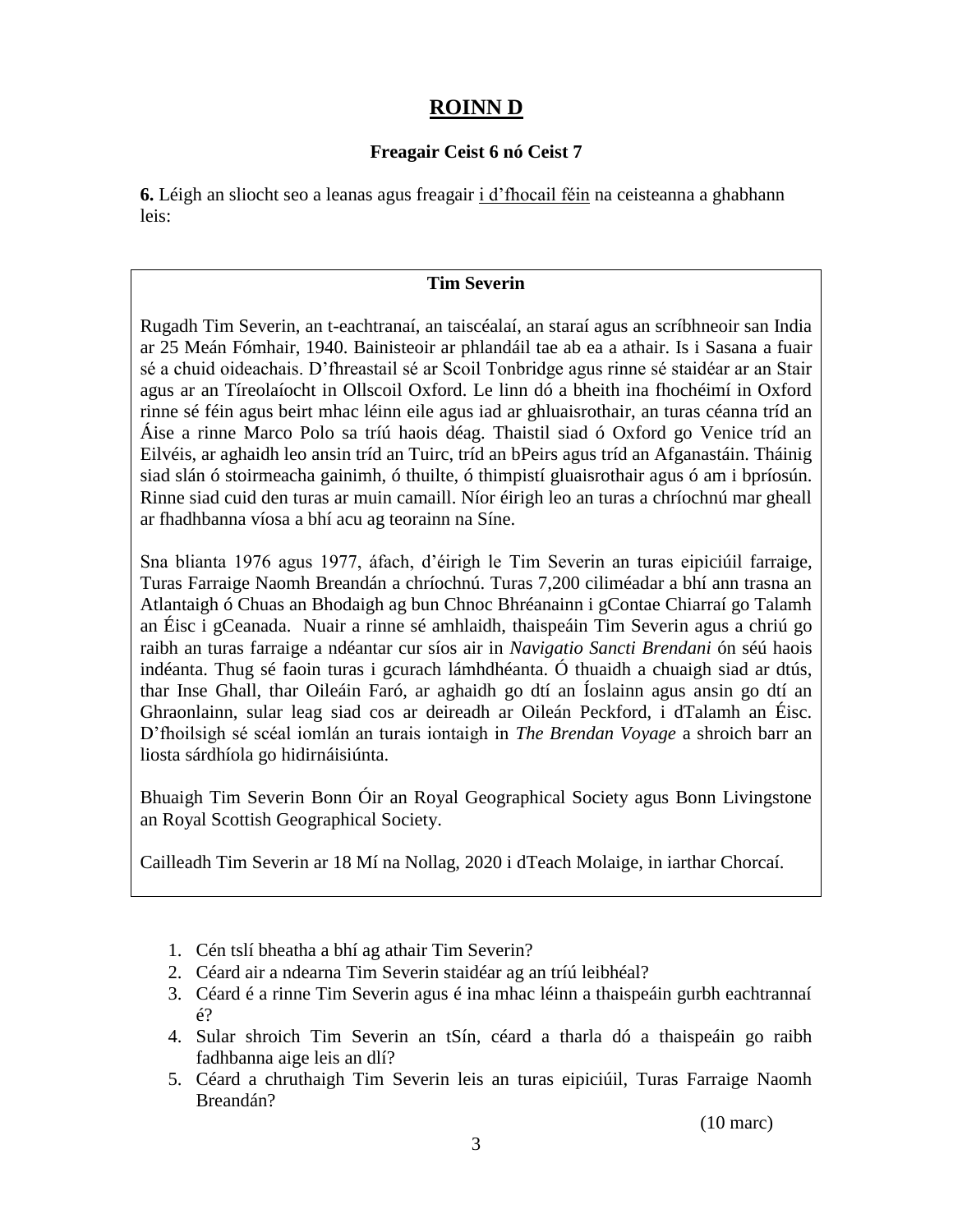**7.** Léigh an sliocht seo a leanas agus freagair i d'fhocail féin na ceisteanna a ghabhann leis:

#### **Sliocht as '***Dan Donnelly - Curadh Trodach na nGael in am an ghátair'* **le Séamus Kavanagh, Irish Times, 23 Samhain, 2020 (curtha in oiriúint).**

Rugadh an dornálaí dorn-nochta clúiteach Dan Donnelly i Sráid Chnoc na Lobhar i mBaile Átha Cliath sa bhliain 1788. Ba dhuine é de sheacht nduine dhéag clainne i dteaghlach a bhí ar an ngannchuid. Is beag atá ar eolas againn faoina óige seachas go ndeachaigh sé i mbun oibre mar shiúinéir ar nós a athar roimhe agus gur chuairteoir é sna tithe tábhairne inar tharraing sé cáil an achrainn agus an óil air féin.

Fathach fir é i mbarr a mhaitheasa agus bhí sé amuigh air go raibh sé in ann iallacha a bhróg a cheangal agus é ina sheasamh. Bhí duine darbh ainm Captaen Kelly an-tógtha leis an mbealach a mbíodh Donnelly in ann a naimhde agus a chairde araon a threascairt go héasca i mbruíonta i dtithe tábhairne. Chuir Kelly ina luí ar Dan gur cheart dó dul i mbun dornálaíochta mar ghairm bheatha.

Tá log beag glas darb ainm 'Donnelly's Hollow' ar imeall an Churraigh i gContae Chill Dara. Is í seo an láthair stairiúil inar tharla an troid chlúiteach idir Dan Donnelly agus George Cooper ar 13 Nollaig, 1815. De réir na gcuntas bhí an láthair ag cur thar maoil le 20,000 duine. Ba chomhrac brúidiúil fíochmhar é agus ar deireadh san aonú babhta dhéag tharraing Donnelly dorn ar Cooper a bhris a chnámh géill agus a d'fhág é ar shlat a dhroma gan aithne gan urlabhra.

Nuair a d'éirigh Dan as an dornálaíocht bhain sé triail as a bheith ina thábhairneoir. Theip go dona ar an bplean sin, áfach. Ní raibh sé ach dhá bhliain agus tríocha d'aois nuair a d'éag sé gan pingin ina phóca. Ba náireach an chaoi inar caitheadh lena chorpán: goideadh é as an uaigh agus díoladh lámh dheas an mharbháin le máinlia ar theastaigh sí uaidh don eolaíocht leighis.

I gCill Chuilinn, i gContae Chill Dara sa lá atá inniu ann, sa teach tábhairne 'The Hide-Out', tá taispeántas de mhír mhúsaeim atá iontach aisteach agus scanrúil. Istigh i gcás gloine os cionn mhatal an teallaigh tá lámh dheas mhumaithe Dan Donnelly.

- 1. Cén tslí bheatha a bhí ag Dan Donnelly ar dtús?
- 2. Cén áit inar tugadh faoi deara ar dtús gur throdaí maith é Dan Donnelly?
- 3. Cé a threoraigh Dan Donnelly i dtreo na dornálaíochta gairmiúla?
- 4. Cén fhianaise atá san alt go raibh spéis ag daoine sa troid idir Dan Donnelly agus George Cooper?
- 5. Conas go bhfuil a fhios agat ón alt nár éirigh go maith le Dan Donnelly mar fhear gnó?